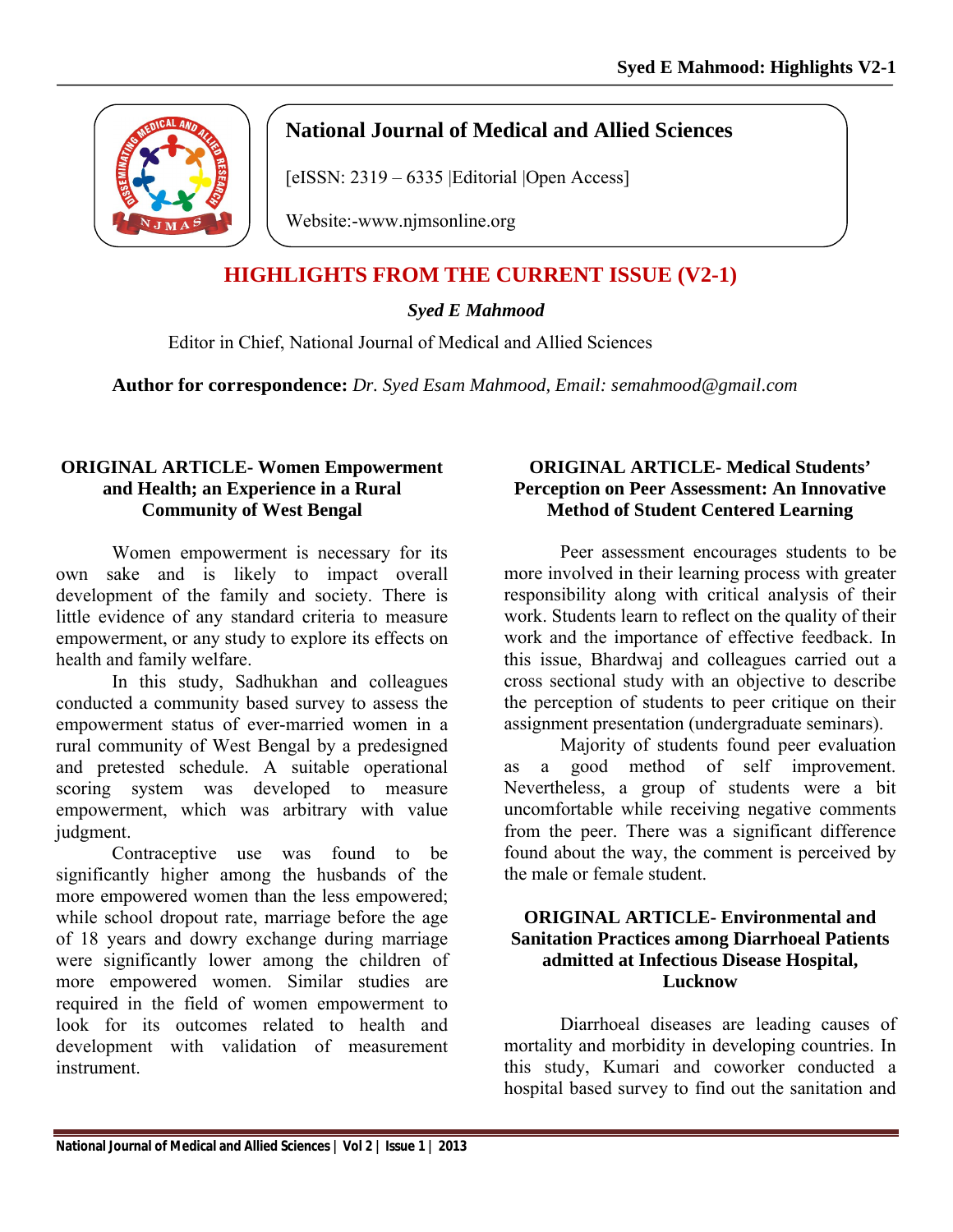hygiene practices followed by admitted patients of diarrhea.

Nearly half of patients' used municipal water supply/tap water as main source of drinking water and 30% patients used India mark II hand pump. Around two-third of diarrhoeal patient practiced hand washing with soap and water after household activities.

Majority (63.33%) did not practice safe methods of storing drinking water, 87.33% used sanitary latrines while 12.6% used open field for defecation. Almost half of the patients used dustbin for refuse disposal. Use of sanitary latrines and India mark II drinking water was positively associated with higher socioeconomic status.

Proper awareness regarding safe drinking water and sanitation practices and proper refuse disposal can reduce the diarrheal load.

## **ORIGINAL ARTICLE- Effect of One Month Diaphragmatic Breathing on Peak Expiratory Flow Rate and Breath Holding Time**

The long term practice of yoga based relaxation techniques has been reported to improve the pulmonary functions. In this issue, Bhardwaj's team analyzed the changes in pulmonary functions after practicing diaphragmatic breathing for one month among  $(n=40; 20$  males and 20 females)  $1<sup>st</sup>$ year MBBS students aged between 18-22 years.

Peak expiratory flow rate (PEFR) and breath holding time (BHT) was recorded in these subjects before and after one month of practicing diaphragmatic breathing. There was a significant increase in both PEFR and BHT after 1 month of diaphragmatic breathing manoeuvre depicting the beneficial effects of diaphragmatic breathing on pulmonary functions.

## **ORIGINAL ARTICLE- Prevalence of Vancomycin Resistant Enterococcus and Its Anttibiotic Resistance Pattern in Patients**

Enterococci are indigenous flora of the intestinal tract, oral cavity and genitourinary tract of human and are important opportunistic pathogens, especially in hospitalized patients. This genus is

**National Journal of Medical and Allied Sciences | Vol 2 | Issue 1 | 2013** 

resistant to many antimicrobial agents commonly used in hospitals including β-lactam antibiotics, glycopeptides and aminoglycosides.

In this study, Yaqoob and co workers reveal the problem of mutidrug resistant enterococci and emergence of Vancomycin Resistant Enterococcus. Emergence of high-level resistance to aminoglycosides (HLAR), β-lactam antibiotics and to vancomycin by some strains, with multidrug resistance has led to the failure of synergistic effects of combination therapy, more often in hospitalized patients and previously treated with antibiotics.

## **ORIGINAL ARTICLE- Effects of Workplace Noise on Hearing and Cardiovascular System**

Environmental noise is a known stress, which induces alterations of various physiological responses in individuals exposed to it. In this issue, Yadav and colleagues assess the effects of industrial noise on the cardiovascular system of factory workers exposed to industrial noise.

The study group included 114 workers of both sexes aged between 18-58 years, exposed to industrial noise levels exceeding 80 dB. The control group consisted 30 people who never lived or worked in a noisy environment. Hearing test was done by Tuning Fork test and pure tone audiometery. Cardiovascular assessment was done by heart rate and blood pressure measurement.

Significant changes  $(p<0.05)$  in systolic blood pressure, diastolic blood pressure, mean arterial pressure, pulse pressure and heart rate in the workers of lock factories were observed. This indicates that industrial noise could be possible contributing factor in the development of arterial hypertension.

## **REVIEW ARTICLE- The Story of Disease: An Altered History**

A disease is an abnormal condition of an organism that impairs bodily functions associated with specific signs and symptoms. In this issue Kulshrestha and collegues discuss the first journey of disease which started in the year 1450 when Circa published the article titled "Natural enemy"